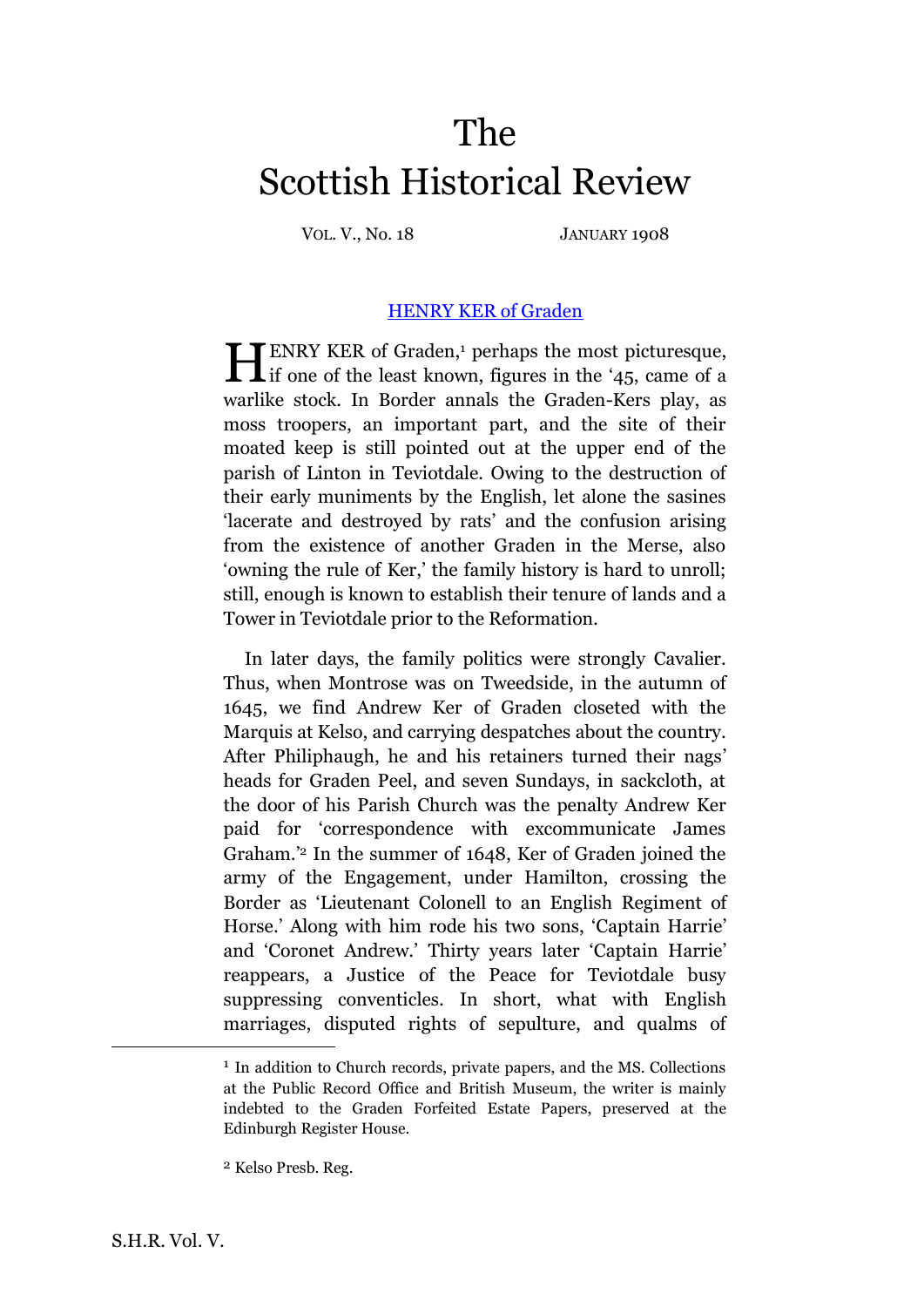conscience about taking the Covenant, the family during many generations had 'murdered sleep' for the civil and ecclesiastical authorities. Towards the dawn of the eighteenth century, they settled down into prosaic lawabiding husbandmen, financially somewhat out at elbows. Under a wadset, Pringle of Crichton claimed the oldest corner of their estate in 1688, when the family settled across the valley at Wester-Hoselaw, which they renamed Place-Graden,<sup>3</sup> and here, about the year 1698 apparently, Henry Ker the Jacobite first saw the sun.

'Born,' to use his own words,<sup>4</sup> 'in the shire of Teviotdale in Scotland,' and having 'had the misfortune to lose his father,' Archibald Ker of Graden, while still a child, Henry was reared under the guardianship of his mother Helenor, a daughter of Sir James St. Clair of Roslin, who 'brought him up a Roman Catholick, and sent him early into the Spanish Service.'

That Lady Graden should select the Spanish army for her son was natural enough, since she had kinsmen in that service, while her youngest brother, Thomas St. Clair, went shortly after to live in the Peninsula, where he had come in for a windfall of doubloons on 'the death of his brother-inlaw, Captain Wachup.' <sup>5</sup> Thomas St. Clair was a 'St. Germains bird' and as a Jacobite go-between unequalled. Lockhart of Carnwath commends him, in that capacity, to the old Chevalier at Avignon, as 'the cliverest fellow in Europe. ... He knows all the ports in most countries, he has wayes peculiar to himself (of which he gave good proofs at Perth, 1715) in

<sup>3</sup> New, or Place-Graden, had been in the possession of the family since 1528 when Hugh Lord Somerville granted the lands of Wester-Hoselaw, formerly belonging to Mark Ker of Dolphinston, to Andrew Ker of Graden, by charter, the duty being two white roses at the Feast of the Nativity of Saint John-Baptist, if asked.

<sup>4</sup> S. P. Dom., Geo. II. 86.

<sup>5</sup> According to Father Hay, Helenor St. Clair was born on 15th March, 1670, but he is at fault in describing her as 'Lady Gredane in the *Mers*.' Thomas St. Clair, born 4th March, 1676, married Elizabeth, daughter of Captain Wauchope, a brother of Niddrie, vid. *Genealogie of the Sainteclaires of Rosslyn*, p. 165.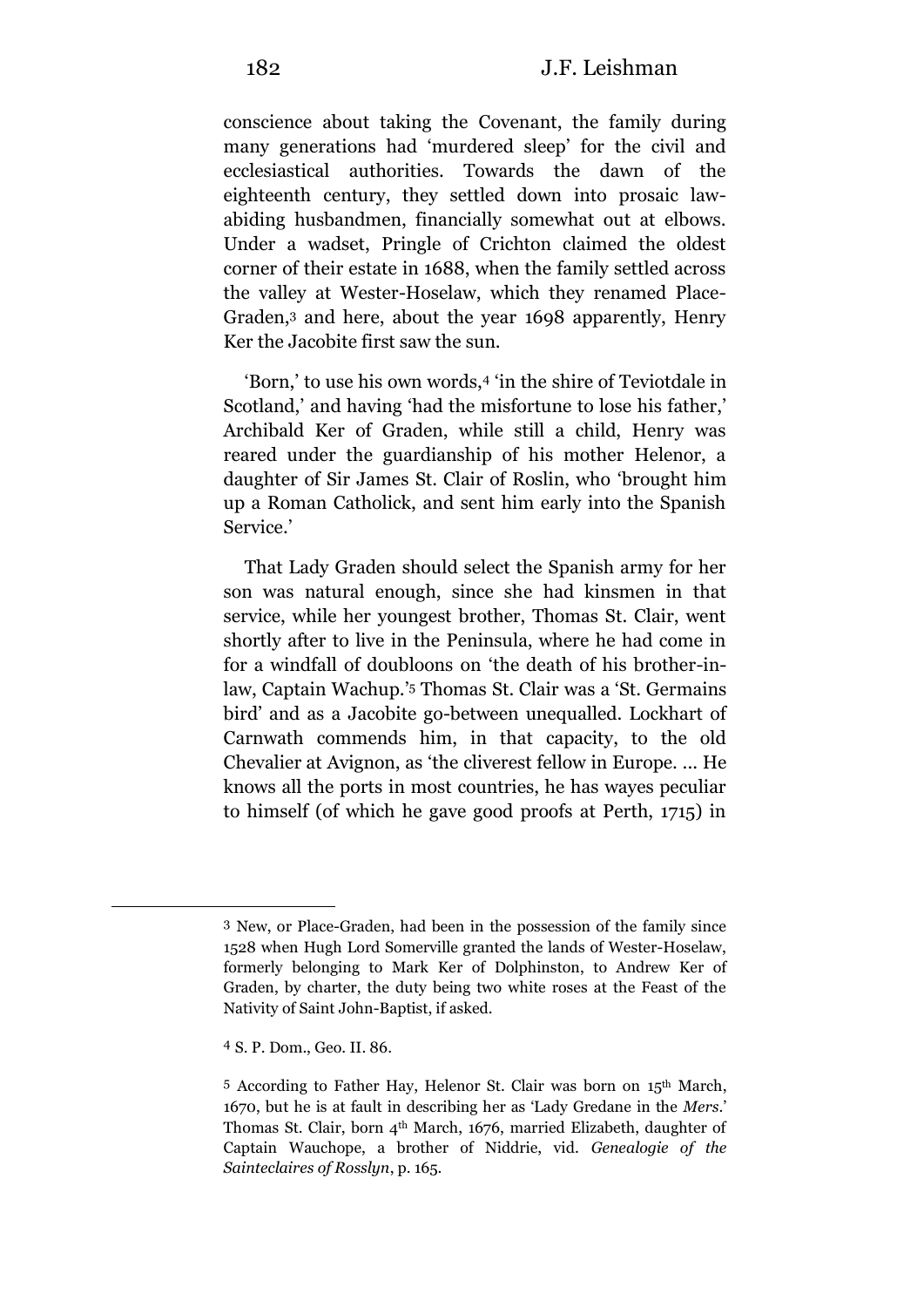going about such errands; he's zealouslie honest and as closs as a stone.' 6

Oddly enough the name of Ker, about this period, in Spanish diplomatic circles, was almost a household word. In the cypher correspondence of Ormond and Cardinal Alberoni for instance, 'Ker's House' spelt Spain, while 'Mr. and Mrs. Ker' were cant names for the King and Queen.

As regards Henry Ker's fifteen years' sojourn in the Peninsula, 'ever since 1722, when a little above twenty years of age, he had been a Captain in the Service of the Crown of Spain. First, in the Regiment of Limerick, as appears from the Register with Counto Doria, Principal of Valentia, and afterwards by order of Don Lucas de Espinola, Director-General of Foot, he was removed in 1728 to the Regiment of Irlanda.' <sup>7</sup> This latter Regiment was founded by Philip III for those Irish Catholics who emigrated to Spain after the suppression of Tyrone's Rebellion, and a glance at its muster-roll reveals the fact that Henry Ker must already have made the acquaintance of Stapleton, and others, who afterwards served with him in Scotland. On quitting the Spanish Service, Henry Ker came home to till his patrimonial acres in Teviotdale, and in 1738, as 'grandnephew and heir of line to the last Lord Rutherfurd,' <sup>8</sup> he appears in an action for reduction before the Court of Session at Edinburgh. 'Soldiers in peace,' says Herbert, 'are like chimneys in summer,' but, as landlord and country gentleman, Henry Ker found ample vent for his energies, and took an active interest in parochial affairs. Years before, possibly to launch him in life and purchase his first uniform, Walter Douglas, the then parish clergyman, had lent Henry Ker £700 on bond, and in the summer before the 'rising' we find the laird of Graden presiding over a conclave of heritors deep in school fees, pauper doles, and the recovery of two years' stipend, which it

<sup>6</sup> *Lockhart Papers* ii. 390.

<sup>7</sup> Henry Ker's Memorial and Petition, docketed 4th Oct., 1746.

<sup>8</sup> Through the marriage of his grandfather, Henry Ker of Graden, with Lilias, sister of Robert,  $4<sup>th</sup>$  Lord Rutherfurd. The marriage contract is dated at Holyrood House, 1 December, 1666. This Henry was no doubt the '*Laird Gredden-Kar*,' who appears as a Juror at the trial of Argyll in December, 1681 vid. *The Scotch Mist Cleared Up*.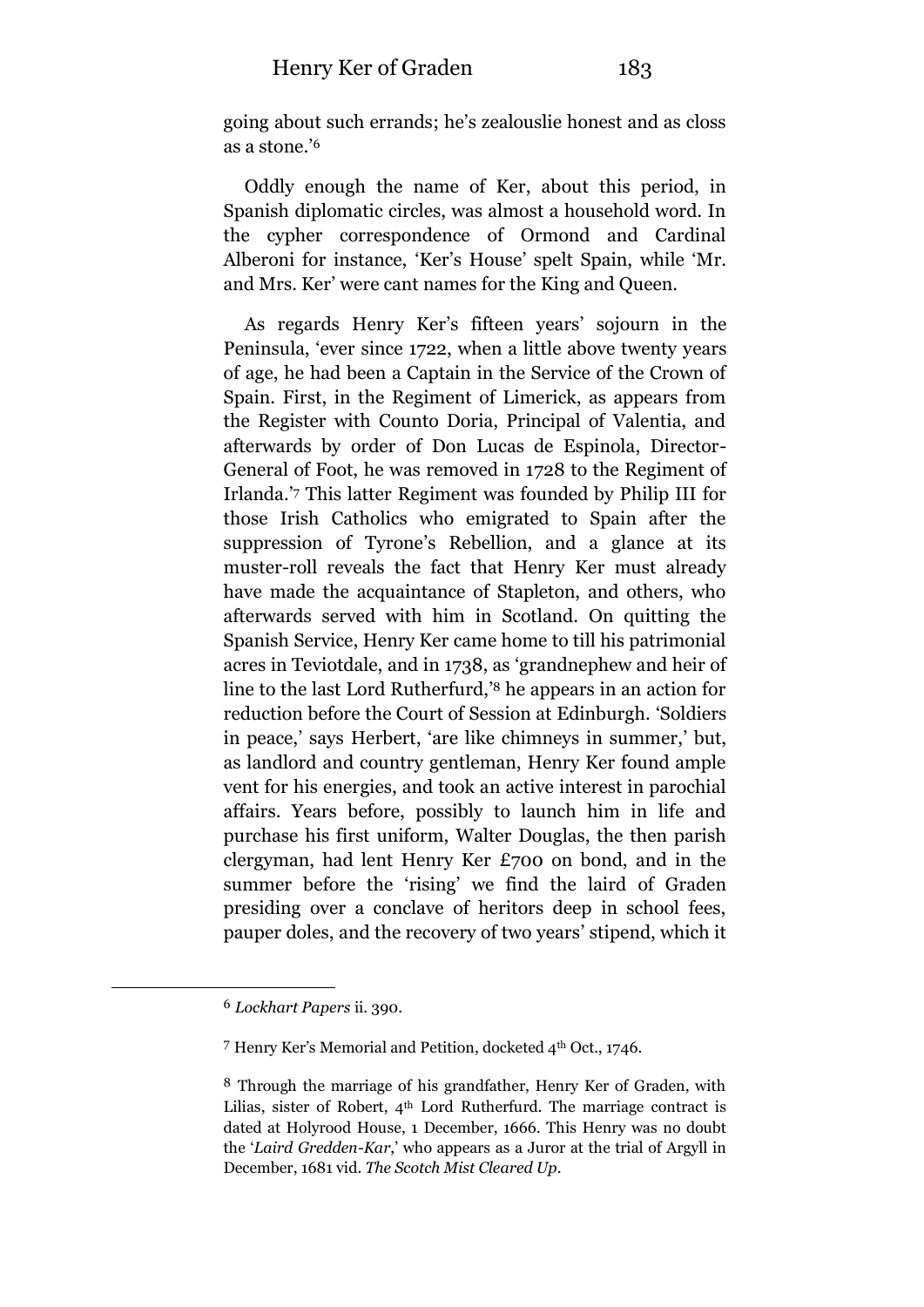was alleged, apparently without foundation, had been annexed by Lord Haining, the patron.

When, and where, Henry Ker joined the Highland army is uncertain. He first comes into view 'two or three miles to the westward of Edinburgh,' the night before the Jacobite entry, 'wearing a white cockade, a broadsword by his side, and a pair of pistols before him as he rode.' Home's <sup>9</sup> description of Ker of Graden reconnoitring in the meadows below Tranent, on the eve of Prestonpans, is valuable, as the work of an eyewitness: 'He came down from the Highland Army, alone; he was mounted upon a little white poney; and with the greatest deliberation rode between the two armies, looking at the ground on each hand of him. Several shot were fired at him as he went along; when he came to a dry stone dyke that was in his way, he dismounted, and, pulling down a piece of the dyke, led his horse over it. He then returned to Lord George Murray and assured him that it was impossible to get through the morass, and attack the enemy in front, without receiving several fires.'

In England, Henry Ker's most notable exploit was the capture, at a village tavern in Staffordshire, of Captain Weir, Cumberland's 'Principal Spy.' Nominally Colonel Ker's post was that of Aide-de-Camp, and, 'whenever there was a halt anywhere,' he was 'always waiting at the Prince's quarters for orders'; but he played many parts, and had the reputation of being the 'most vigilant and active man in the rebel army.' So active was he, indeed, that his movements are hard to follow. But, whether raising a redoubt on the quay at Alloa, paying his cess to the 'Chevally's Collector' at Jedburgh, scouting towards Wooler to amuse the enemy while the Prince lay at a house belonging to Sunlaws in Kelso, attending to the comfort of the men on march, riding through the fields at Clifton under fire, 'as if it had been a review,' in the drawingroom at Holyrood House or at Culloden, with his sword drawn, 'endeavouring to rally the rebels after they began to run away,'—his services to the expedition were many and varied. O'Sullivan bore the title, but to all practical intents Ker of Graden did the work of Quartermaster-General in the  $^4$ 45.

<sup>9</sup> *History of Rebellion*, p. 111.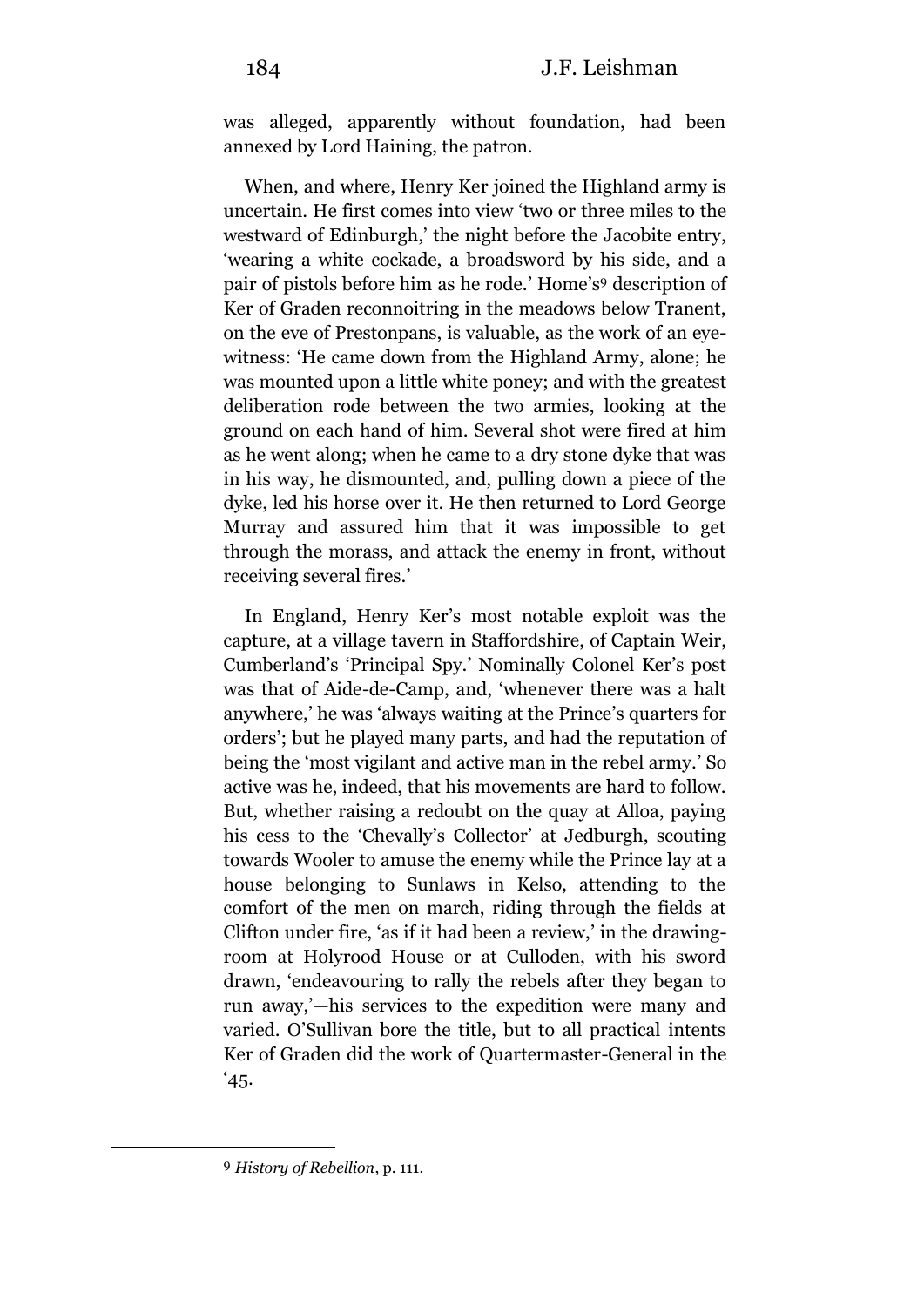Schooled as a tactician in one of the first armies of Europe, he had evidently little patience with the clansmen's guerilla mode of warfare. The contempt of the old regular for the militiaman, mingled perhaps with a touch of the racial disdain of the Lowlander for the Celt, leaks out at times, and on one occasion gave umbrage to Lochgarry: 'As to Mr. Ker's writing on this subject he must be but ignorant concerning our clans so I cant see what he can say on that head. ... All I know about him is that he is very brave,' and Lochgarry adds that 'if the whole aid du camps had minded their duty on the day o' Falkirk '(as Ker did) 'the affair would have been otherwise.' 10

Throughout the expedition Henry Ker was 'much in the company of Lord George Murray,' who counted him 'an excellent officer,' and, when blows were imminent, he was almost invariably sent on ahead to reconnoitre, and 'choose the properest ground to come to action,' At Drummossie, his opinion was, we know, overruled, for Lord George quotes Henry Ker as voting with himself against 'the plain muir,' and in favour of the rough ground across the Nairn, which Ker and Brigadier Stapleton had just examined. Only to gratify the Irish party, 'too unhardy to enjoy a hill warfare,' Culloden Moor was chosen.

After attending the fruitless rendezvous at Ruthven in Badenoch, Henry Ker set his face for the Braes of Angus. Three weeks later he was taken, by a party of the King's troops, near Forfar, and lodged in Perth Tolbooth. Here he found a hundred and thirty Jacobite prisoners; among others, Lady Strathallan, Stormonth of Pitscandlie, Sir James Kinloch and his two brothers. The following account of his examination before Sheriff Miller on the 6th of May we found in a small green chest, full of Jacobite and other papers, preserved in the Municipal Archives at Perth: 'Examined if, or not, he did bear arms in the Pretender's eldest son's army, Mr. Ker answered that he refuses everything. The Sheriff having askt him if he is a Protestant, he answered in the negative and says he is Roman Catholick or Popish. Then the Sheriff required Mr. Ker to subscribe what is above written which he refused to do, and what passed between the Sheriff

<sup>10</sup> *Itinerary of Prince Charles Edward Stuart, Scottish History Society*, p. 126.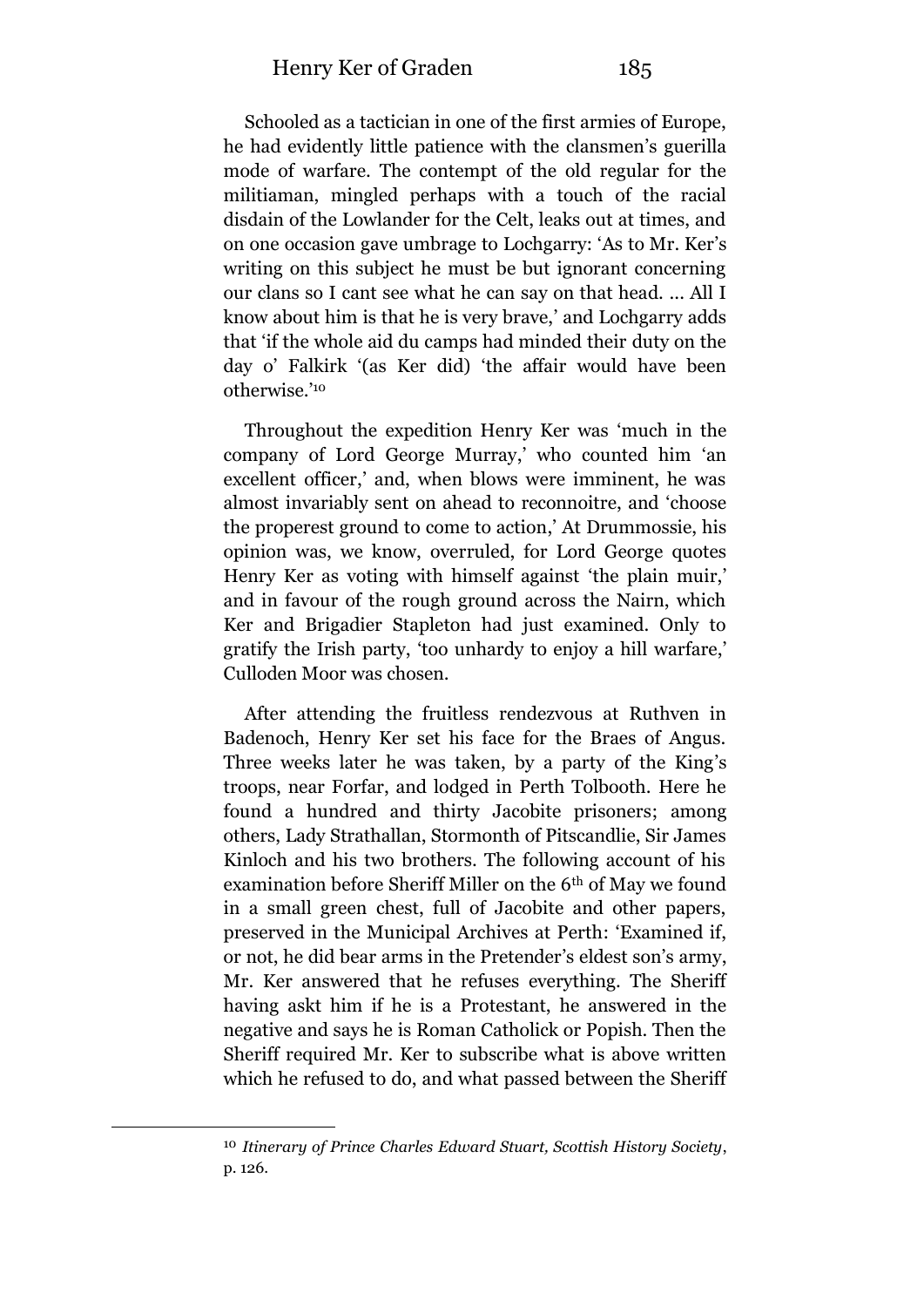and him is in open court, in presence of several gentlemen of honour.'

Transported to Inverness in the end of May, Henry Ker along with many others was put aboard a Government tender bound for the Thames. If one may credit the accounts<sup>11</sup> given in Jacobite Memoirs, the treatment of the captives, during their three weeks' voyage, was worthy a slave dhow in the Middle Passage, and official reports survive to prove the Government vessels 'very unhealthy, and the prisoners very sickly.' On Saturday, the 21st June, the ships came up the river. Landed doubtless at the cluster of quays beneath Old London Bridge, Henry Ker and his companions were marched, through a scowling and curious mob, to the New Gaol, Southwark. This building, in which he spent the next two years, although styled by courtesy the New Gaol, was in reality one of the oldest<sup>12</sup> in London.

A hold of debtors and felons, what with 'dirt, vermin, and Gaol fever,' the Scots officers must have found it a sorry residence. Thirty years later, when Howard<sup>13</sup> visited the place, he found 'no chapel, no infirmary, when sick felons lay on the floor, no bedding, not even straw,' while the prison fare, apart from Nell Gwynn's loaves, consisted of 'three ha'porth of bread a day.' Granted 'pen, ink and paper to draw Petitions,' Henry Ker's first care was to send the following letter<sup>14</sup> to 'Mr. William Ker, writer and town clerk of Kelso.' 15

12 The White Lion Prison, or New Gaol, which stood hard by the Old Marshalsea, immortalised in *Little Dorrit*, originally formed part of the religious house of S. Mary Overies, annexed by Henry VIII. It was pulled down in 1879.

## 13 *State of the Prisons*, p. 233.

<u>.</u>

14 Forfeited Estate Papers, Edinburgh Register House.

15 From an old Diet Book it appears that William Ker was Clerk to the Duke of Roxburghe's Baron Baillie Court. In August, 1745, he became Clerk to the Justices of the Peace for Roxburghshire. In that capacity he writes to the Lord Justice Clerk: 'Kelso. 10 o'clock before noone ... a party of 40 rebels arrived here last night. Six Highlanders arrived this morning with an order from Kilmarnock. ... We are all here in utmost confusion.' Kilmarnock's letter is dated, at Blackbaronney, 3<sup>rd</sup> Nov., 1745, and orders the Provost to 'provide billets and provisions for 4000 men, and 1000 horse, tomorrow night. This you are to do at your peril,' William Ker, it may be noted, was still alive in Sir Walter's youth, and may well have

<sup>11</sup> Vid. *Lyon in Mourning, Scottish History Society*, iii. 157.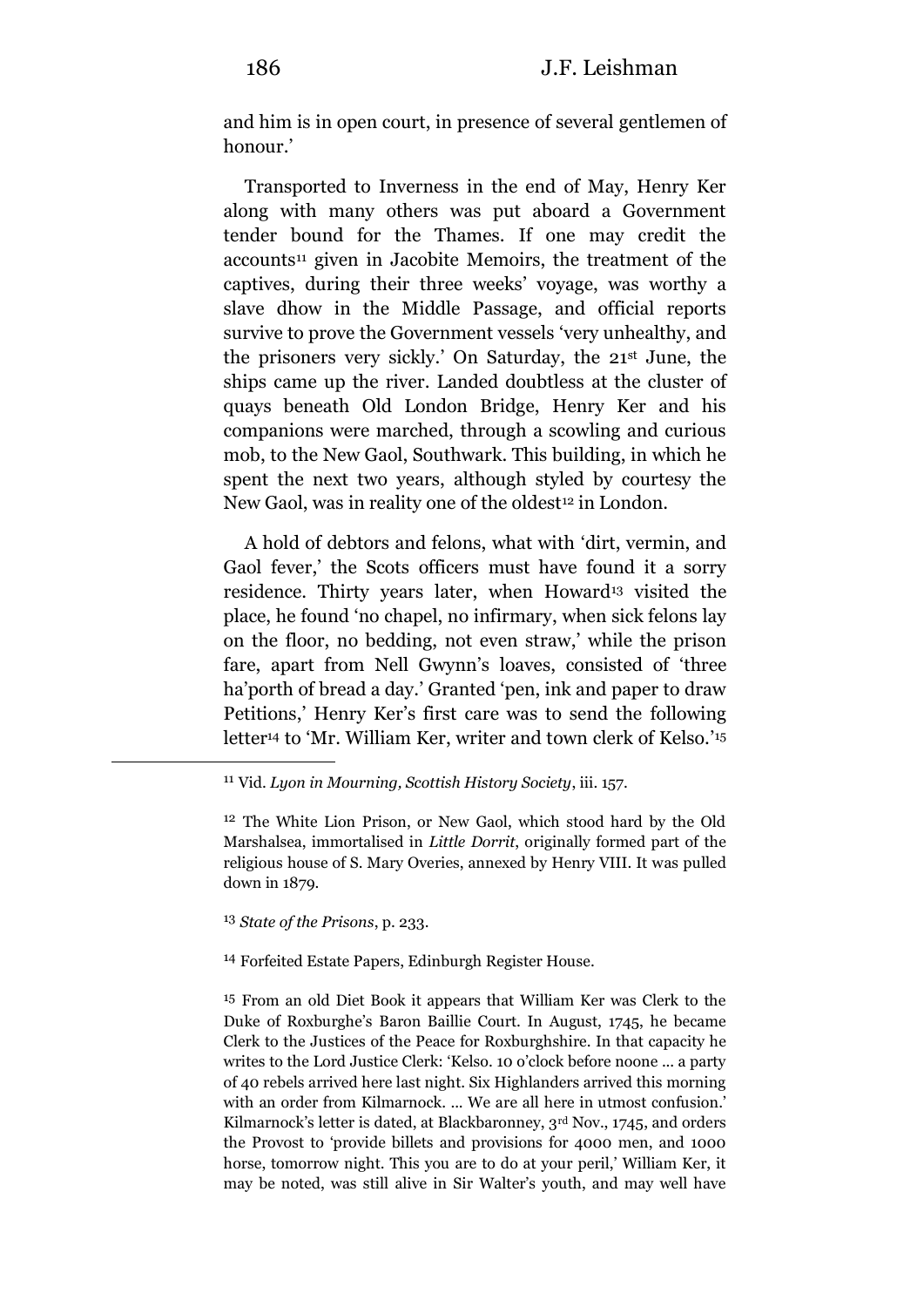The forerunner of many similar epistles, duly docketed by the receiver, 'Gradon calling for'—money:

'Southwark, New Gaol ye  $24<sup>th</sup>$ . of June 1746. D<sup>r</sup> Sir, as I have the misfortune to be involved in the almost general calamity. Money is a thing absolutely necessary here, for which pray send me twenty pound with all diligence. I doe not doubt but creditors have done all for their own security. I presume that they can have no access till affairs be decided here, so that I think that I have access to the current rents which you'll apply no other way but to the support of my sister (who I hope you will not let want) and myself. As I have had a violent fever, my head is very confus'd but hope in my next to be more distinct. ... P.S.—Andrew Moir will give you his brother's address here, to whose care you'll please direct to me. Adieu. H. K.'

The address given was that of 'Mr. Wm. Moor, attourney at law near Wapping Church.' This Wapping attorney, not improbably the 'council' who defended Graden at his trial, was a Scotsman, and brother of Andrew Moir of Otterburn in Teviotdale, who had 'married a daughter of the family of Graden.' Mrs. Jean Ker, the sister referred to in this letter, had been reduced to penury by the 'rising.' From her place of retirement in Edinburgh, on 19th February, she thus writes:<sup>16</sup>

'To Mr. Wilam Ker, Clark in Kelsay. Sir, I received yours yesterday with the 5 pound for which I am veray much obleged to you for I thought to have sen my brother bifor this team. I heard last wick that he was well. As for what pepars you want, send me word, and you shall heve them, for my brother order me to give you what pepars you cal'd for. I wish you were in toun and you would tak eany you heave ockeson for. They are just now out of the hous, for my hous at present is not safe for them. The Puris<sup>17</sup> pays to mi 2 ston

16 Forfeited Estate Papers, Edinburgh Register House.

-

furnished him with the prototype of 'Provost Crosbie' in *Redgauntlet*, as his Quaker neighbours, the Waldies of Henderside, undoubtedly suggested 'Joshua Geddes of Mount Sharon.' Vid. Sc. S. P. Geo. II and Lockhart's *Life*, i. 118.

<sup>&</sup>lt;sup>17</sup> George and William Purves were tenants of Place-Graden, and their rent was payable partly in kind, viz. '2 stone of cows butter on 1 November, and 2 fatt geese at Christmas.'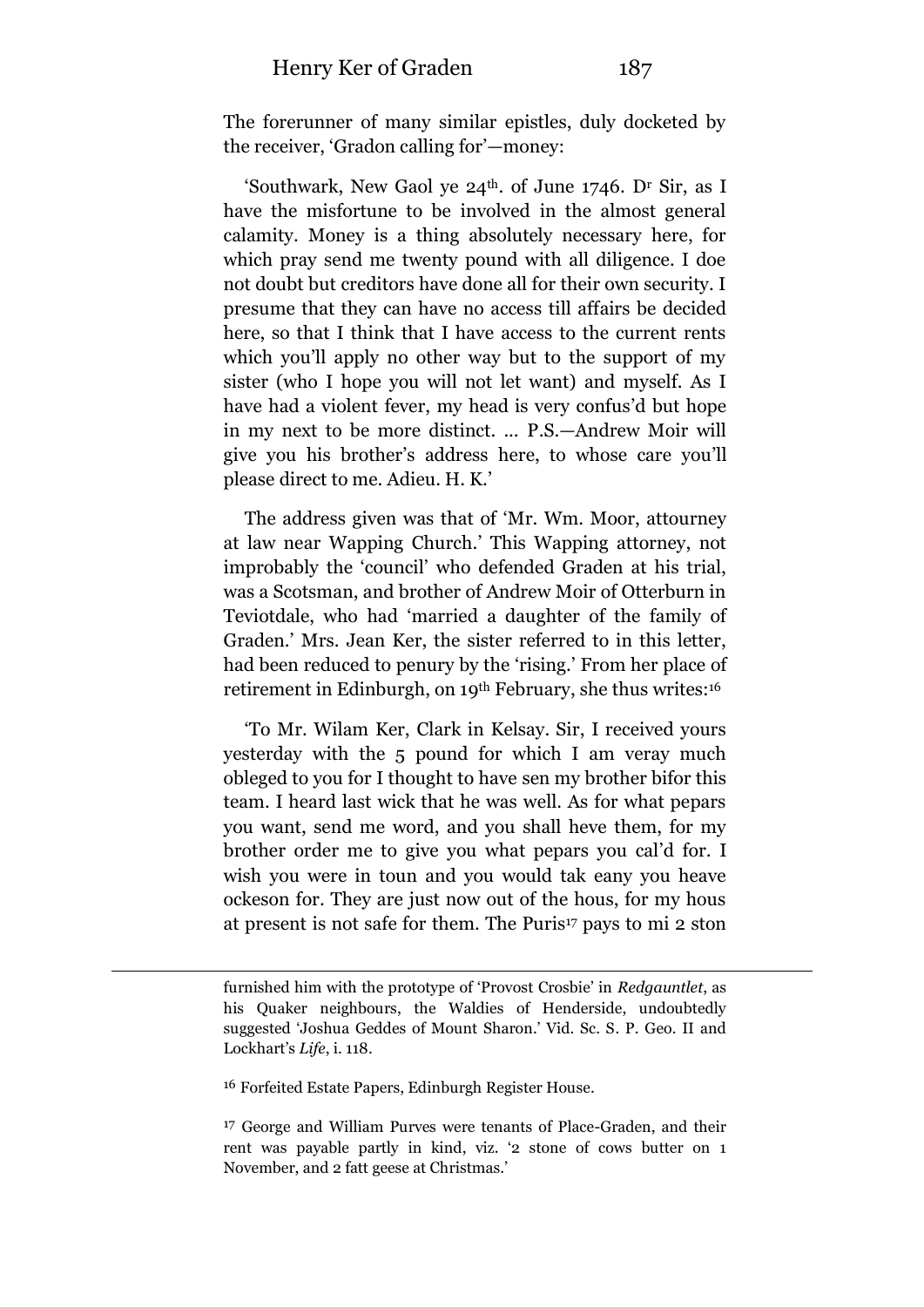of buter and 2 ges. The ges I got, not the buter. They sent me some.'

'Sundry witnesses' from Graden had been 'called to London about the tryal,' and on 26<sup>th</sup> June, Henry Ker made his first appearance in the Court House on St. Margaret's Hill. At the final trial on 6th November he rested his defence solely on the fact that he was a Spanish officer, and 'Spain being at war with England he could not be guilty of treason in obeying his master, whom he served.' But 'offering no evidence that he was born out of the Kingdom, or pretending that he was so,' his commission moreover having been 'lost, with great part of his baggage, at the battle of Culloden,' <sup>18</sup> the court would not admit this evidence; and having no other, he was found guilty, and condemned to die, on 28th November. The actual death warrant lies before us, a sufficiently gruesome document. Happily, however, Henry Ker had powerful friends. 'Don Pedro de la Mare, his Catholick Majesty's Ambassador at the Hague,' had already been 'ordered to signifie to the Court of London,' through Mr. Trevor, the British Ambassador, that 'Henry Ker was a Spanish Officer, and hoped he would be treated as a prisoner of war.'

Early in summer the Duke of Roxburghe had written, begging a pardon for Henry Ker, whom he describes as 'a gentleman related to my family'<sup>19</sup> Fortunately also the case of James Hay, a French officer, reprieved at Carlisle, could be quoted as a legal precedent, with the result that three days before the date of execution a reprieve for two months was granted, and, after some delay, a pardon. The pardon, however, was 'stopped at the Privy Seal,' and Henry Ker lingered on in gaol. No doubt one fruit of that winter in Southwark was 'Colonel Ker of Gradyne, his Account' <sup>20</sup> of Culloden. Better at his sword than his pen, writing in the third person, and occupying himself mainly with military details, the personal note is rarely struck; hence 'Gradyne's Account 'may appear to the modern mind rather a dull

<sup>18</sup> S. P. Dom., Geo. II. 92.

<sup>19</sup> Duke's letter is unaddressed. It is dated from 'Braywick, July 19, 1746.' Vid. Brit. Mus. Add. MS., No. 32707, f. 435.

<sup>20</sup> Vid. *Lyon in Mourning, Scottish History Society*, i. 355.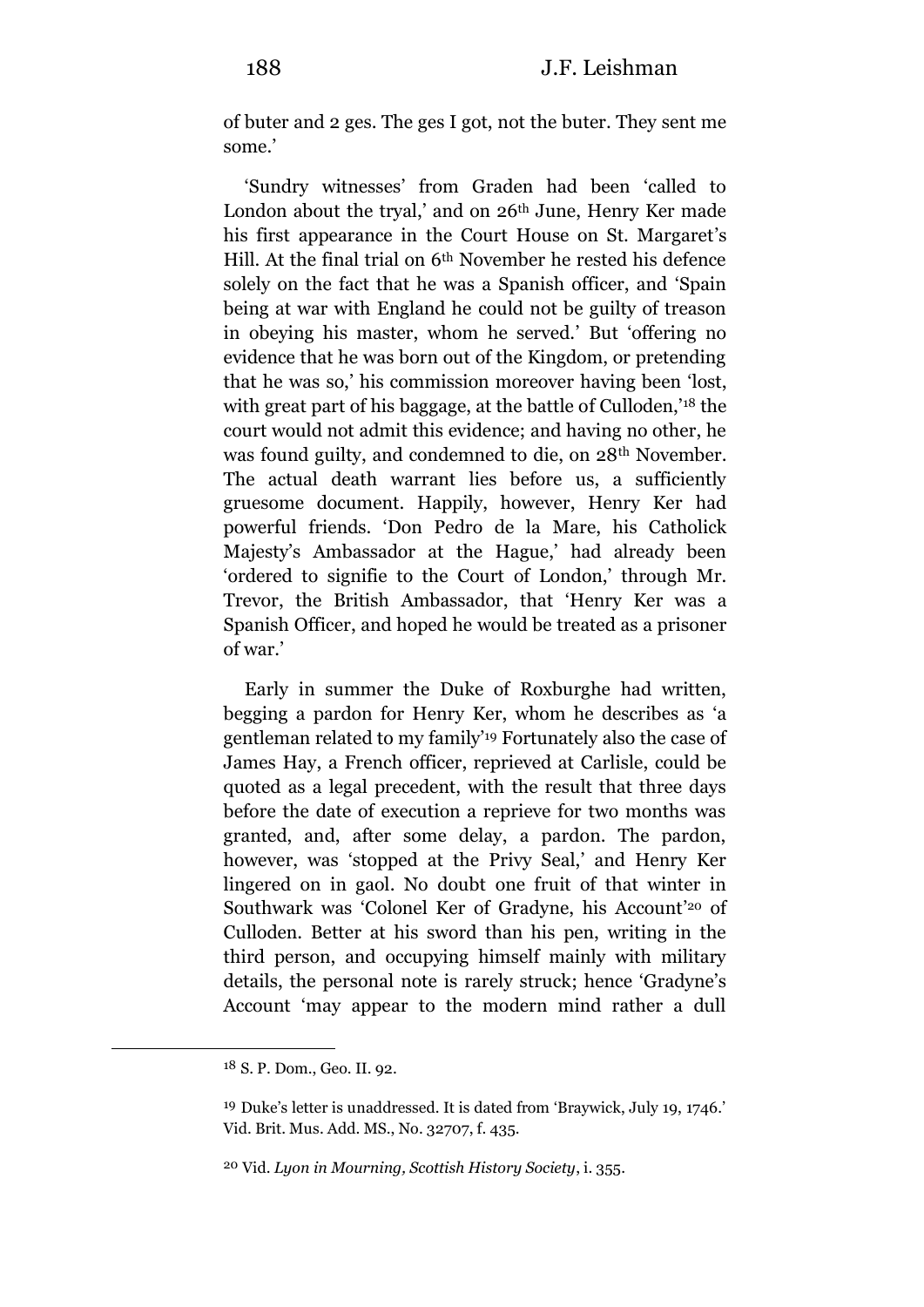document. By his own generation, however, it was eagerly devoured. It crept north to Edinburgh. Bishop Keith had a copy, and, down in the Canongate, we find elect dames like the Countess of Dundonald and Lady Mary Cochrane poring over its pages in their closets.

Many letters passed that winter betwixt Henry Ker and the town clerk of Kelso, who kept him in touch with his tenantry. Thus, on  $31<sup>st</sup>$  January, 1747, the prisoner sends minute instructions regarding the renewal of a lease: 'If you have not Laidlaw's tack desire my sister to send it you, and in writeing the new one take care to insert the clause about the houses which, in compairing his copy and mine, you'll find was overlook'd, in one of them, in the transcribeing.'

Laidlaw was an ancient tenant who for fifty-three years had occupied the now vanished holding of Hoselaw-hill. 'During which time' (so he tells the Barons of Exchequer) 'he had endeavoured to maintain a good character in the worst of times, and remained unshaken in his duty and allegiance to the Government.' Regular in paying his rent to 'Graden himself, as appears from a book of receipts, commencing in 1725, he was slow to swell the Hanoverian Exchequer. After the Forfeiture, it is evident that Graden's old tenants did not take kindly to the new regime, although William Ramsay of Templehall, the Crown Factor, at his first coming, laid out some Government gold, in '*recommending their new master'* After much bickering and some litigation, several were 'thrust out,' among them William Laidlaw. One act for which posterity will scarce thank the Crown Factor was the taking down of the old Tower<sup>21</sup> of Graden, a nest of mosstroopers since Flodden.

The same summer which saw Henry Ker emerge from Southwark, witnessed the death at Richmond of his famous countryman, James Thomson, the 'Scottish Virgil,' Whether poet and soldier ever met is uncertain. As Thomson's small ancestral estate of Widehope lay upon a spur of the Cheviots, not many miles from Graden Tower, they can hardly have been unknown to each other by name. They had at least one friend in common, since it was to Sir Andrew Mitchell, the

<sup>&</sup>lt;sup>21</sup> The contract is dated  $28<sup>th</sup>$  June, 1760, and runs: 'To taking down the old house, and winning out of ye old Tower £2-15s.' By November 24th the work is reported as done.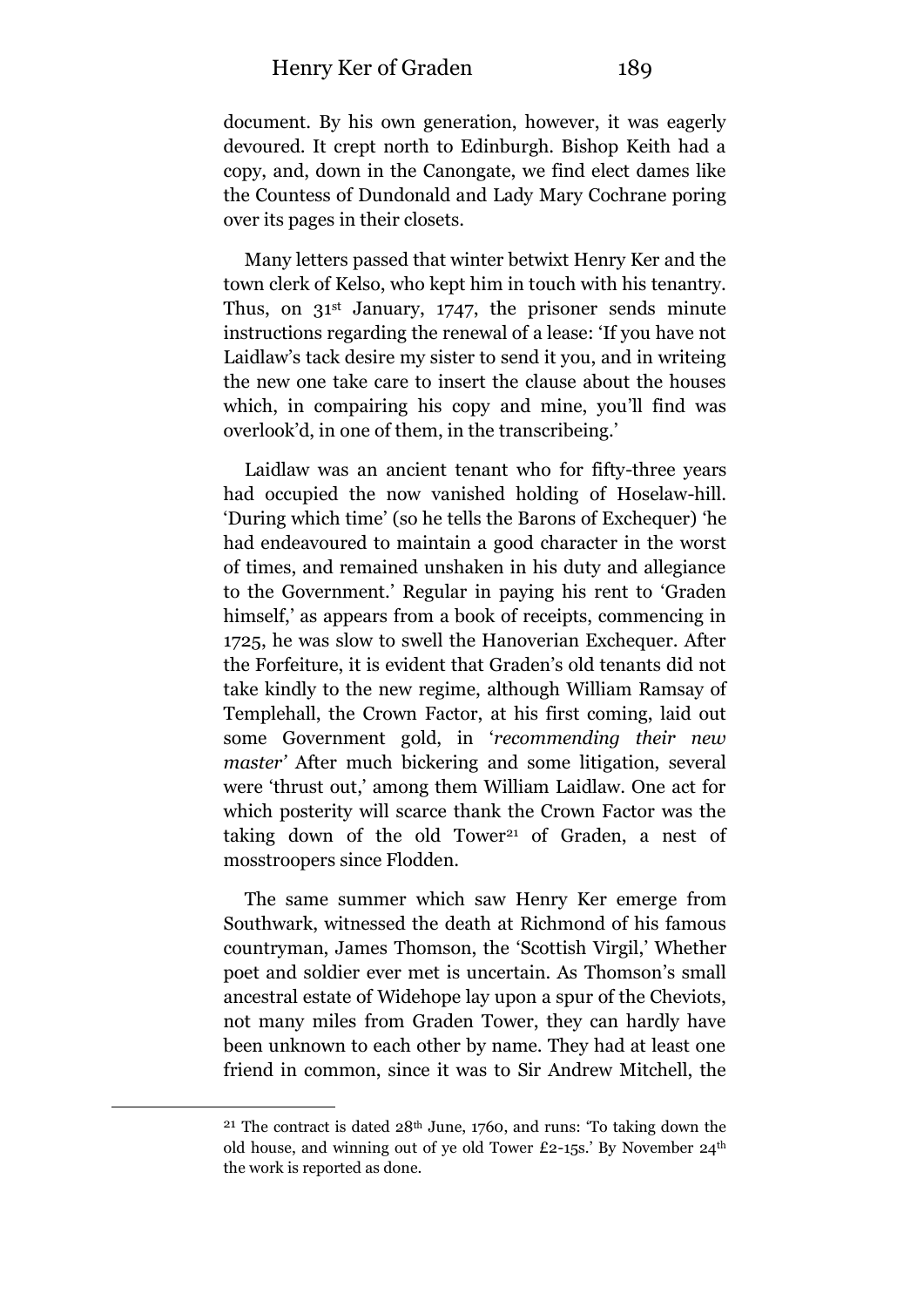Prussian Secretary, Thomson's Executor, that Henry Ker owed his release from Southwark.

The warrant for his removal to the house of William Ward, King's Messenger, bears date 6<sup>th</sup> April, 1748, and on 10<sup>th</sup> June he is still 'in the custody of Mr. Ward.' At this point Henry Ker disappears. In an official 'list of rebels pardoned on condition of Transportation for life' his name occurs, indeed, but with this note appended: 'Pardoned on condition of remaining in such *place in England*, as shall be appointed.' <sup>22</sup> Whether the place was never named, or whether the Government winked at his escape, we have been unable to learn. At any rate he got off, oversea, for, when the curtain rises on the last act three years later, we find him back at his old trade, soldiering in sunny Andalusia, the garden and granary of Spain.

Despite Cervantes, who makes San Lucar a den of rogues, Ker of Graden might, by all accounts, have lighted on many a less pleasant spot in which to end his days. San Lucar was a garrison town, the residence, since 1645, of the Captain-General of Andalusia. From the battlements of its Moorish Castle he might see daily the glittering spires of Cadiz, the scattered pastures across the river, which furnished the bullrings of Seville, and the woods of Medina Sidonia, rich in game. One likes to picture the old Jacobite, easily recognisable by 'the flesh mark upon one of his cheeks,' hunting with his brother officers in the coto, at the British Consulate with Mark Pringle,<sup>23</sup> or in garrison, after mess, fighting his battles over again. When conversation flagged round the charcoal brazier, we may be sure the exile's thoughts would often turn to his old neighbours and tenants in Teviotdale, his grey Peel on the dry marches, where

'Cheviot listens to the Northern blast,'

<sup>22</sup> S. P. Dom., Geo. II., vol. 109.

<sup>23</sup> Vid. S. P. Dom., Geo. II, for Petition from Mark Pringle to the Duke of Newcastle, dated Edinburgh, 30 September, 1746, begging his Grace to 'use his influence with the King to continue him in the Consulship of Seville and San Lucar.' According to the *Royal Calendar*, he still held that post in 1753.